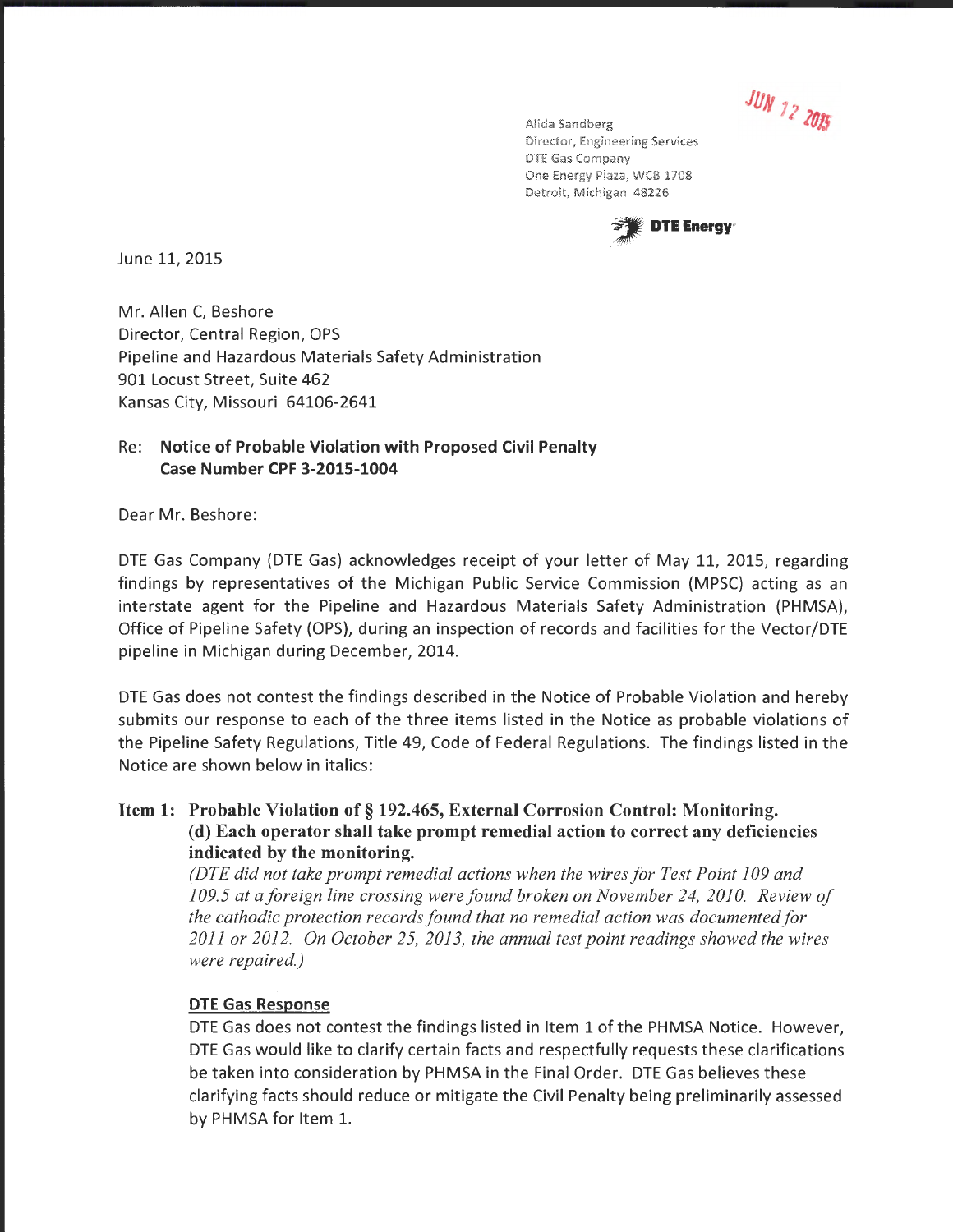CPF 3-2015-1004 June 11, 2015 Page 2 of 4

> DTE Gas has confirmed the wires for Test Points 109 and 109.5 were found broken in November 2010 and not repaired until 2013. Although we cannot confirm or prove through testing that interference to our pipeline did not take place in the interim, we have confirmed that the operator of the foreign line converted from an impressedcurrent cathodic protection system using rectifiers to a system incorporating sacrificial anodes. Sacrificial anodes are incapable of generating enough electric current to cause interference to our pipeline. Results of our testing at Test Points 109 and 109.5 prior to the wires being broken and subsequent to their repair clearly demonstrate there has been no detrimental interference occurring on our pipeline. Testing at other points along our pipeline during this period demonstrated that the level of cathodic protection was maintained.

# Item 2: Probable Violation of§ 192.709, Transmission lines: Record keeping. (c) A record of each patrol, survey, inspection, and test required by subparts L and M of this part must be retained for at least 5 years or until the next patrol, survey, inspection, or test is completed, whichever is longer.

*(DTE did not provide any inspection records for 2010, 2011, and 2012 for the Operator/Monitor regulators located at the Belle River Station. DTE 's 2010 annual report shows that they were the operators of the line in 2010. DTE personnel indicated that the inspections were probably done, but they had no records of the inspections. Additionally, while reviewing the mainline valve inspection reports, it was noted that DTE personnel did not document that Valve F5 was operated in 2010 and F11 was operated in 2012.)* 

### DTE Gas Response

DTE Gas does not contest the findings listed in Item 2 of the PHMSA Notice. However, DTE Gas would like to clarify certain facts and respectfully requests these clarifications be taken into consideration by PHMSA in the Final Order. DTE Gas believes these facts as clarified should reduce or mitigate the Civil Penalty being preliminarily assessed by PHMSA for Item 2.

DTE Gas has confirmed that inspection records for 2010, 2011, and 2012 for several pressure regulators at our Belle River Mills compressor station cannot be located and, therefore, we cannot prove that the inspections were completed. Likewise, DTE Gas cannot prove that Valves F5 and Fll were operated in 2010 and 2012, respectively. DTE Gas would like to point out that Valve F11 is located on a pig receiver, and that valves used in applications such as this are not considered useful in the event of a pipeline emergency. DTE Gas requests that the lack of a routine operational check of Valve F11 be considered optional rather than mandated under§ 192.745, negating the need for records of those checks under § 192.709.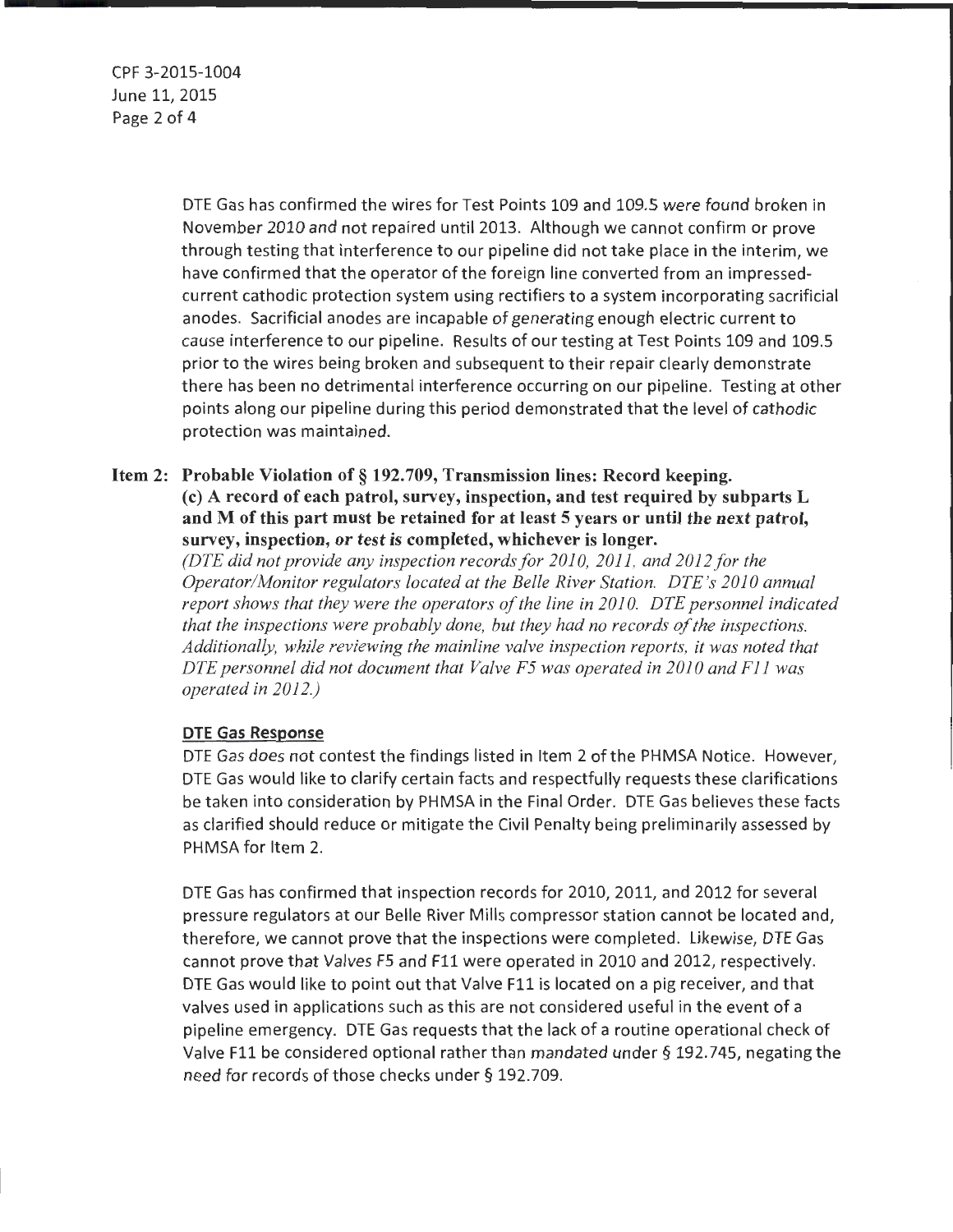CPF 3-2015-1004 June 11, 2015 Page 3 of 4

> In 2012, DTE Gas received a Notice of Probable Non-Compliance (Notice 199211) covering these issues from the MPSC. In response to the MPSC Notice, DTE Gas implemented a Work Management System (WMS) to track valve inspection requirements and forestall missed inspections going forward. Since the 2012 implementation of the WMS, we are maintaining recoverable records of valve maintenance along the DTE/Vector pipeline. DTE Gas believes this corrective action in response to MPSC Notice 199211 effectively addressed those pipeline safety compliance issues. Since DTE Gas has already been cited for these findings by the MPSC, DTE Gas does not believe we should be cited again by PHMSA for the same findings.

Item 3: Probable Violation of§ 192.921, How is the baseline assessment to be conducted? (a) *Assessment methods.* An operator must assess the integrity of the line pipe in each covered segment by applying one or more of the following methods depending on the threats to which the covered segment is susceptible. An operator must select the method or methods best suited to address the threats identified to the covered segment *(see* § 192.917).

(1) Internal inspection tool or tools capable of detecting corrosion, and any other threats to which the covered segment is susceptible. An operator must follow ASME/ANSI B31.8S (incorporated by reference, *see§* 192.7), section 6.2 in selecting the appropriate internal inspection tools for the covered segment. *(DTE did not follow ASME/ANSI B31.8S Section 6.2.5(b)(5) which indicates that "flow* rate of the gas will influence the speed of the ILl tool inspection. If speeds are outside of the normal ranges, resolution can be compromised. Total time of inspection is dictated by inspection speed, but is limited by the total capacity of batteries and data storage available on the tool. High temperatures can affect tool operation quality and should be considered. " *On the Milford to Belle River Loop (F) in-line inspection tool (ILI) run, DTE's ILI speed exceeded the recommended specifications for that tool.)* 

### **DTE** Gas Response

DTE Gas has reviewed PHMSA's findings and has re-examined the results of the ILI tool inspection performed at speeds exceeding the speed for which the tool had been calibrated. DTE Gas has held additional conversations with the Ill tool vendor for the 2013 Ill run and discussed the results of the validation digs and the impact of the tool speed on the data quality. The Ill tool vendor has stated that the data recorded during the Magnetic Flux Leakage (MFL) tool run was of acceptable quality. Even though the Ill tool had been calibrated for speeds between 0.33 and 9.84 feet per second (fps) and the average tool speed for the run was 10.07 fps with a maximum of 14.40 fps, the Ill tool vendor determined that this higher tool speed did not hinder the identification of anomalies that were present in the line at the time of the run. The Ill